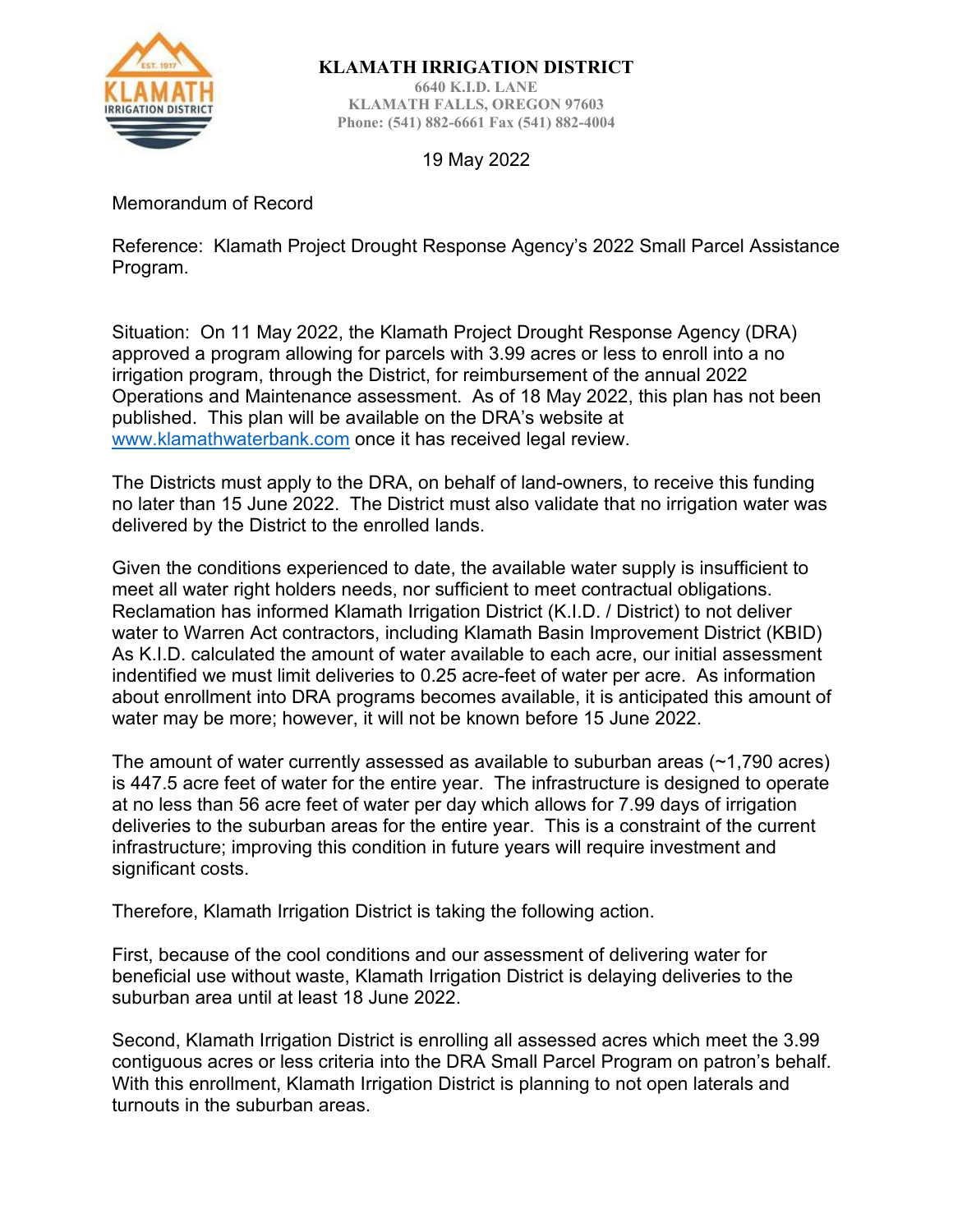Third, when funds become available from the DRA (anticipated in January 2023), any funds received from the DRA for this program will be applied as a credit to each account enrolled as confirmed eligible by the District. The District staff must validate that no water was delivered by the K.I.D. controlled infrastructure to these parcels. Payments will be applied in the same manner as they were assessed in 2022.

Fourth, the District will continue to patrol areas where water can be accessed and remove any acres from enrollment which are observed having taken water from the irrigation system controlled by K.I.D..

Landowners wishing to not participate in this program may elect to opt out of the program. Landowners must return the attached opt-out application to K.I.D. before 4pm on 13 June 2022.

This enrollment does not guarantee acceptance by the DRA. The DRA must first approve K.I.D.'s application and validate K.I.D.'s eligibility to receive funds. K.I.D. must also validate that no water was delivered through the infrastructure we maintain to the property.

 $\mathcal{L}$  duze

Gene Souza Executive Director and District Manager Klamath Irrigation District